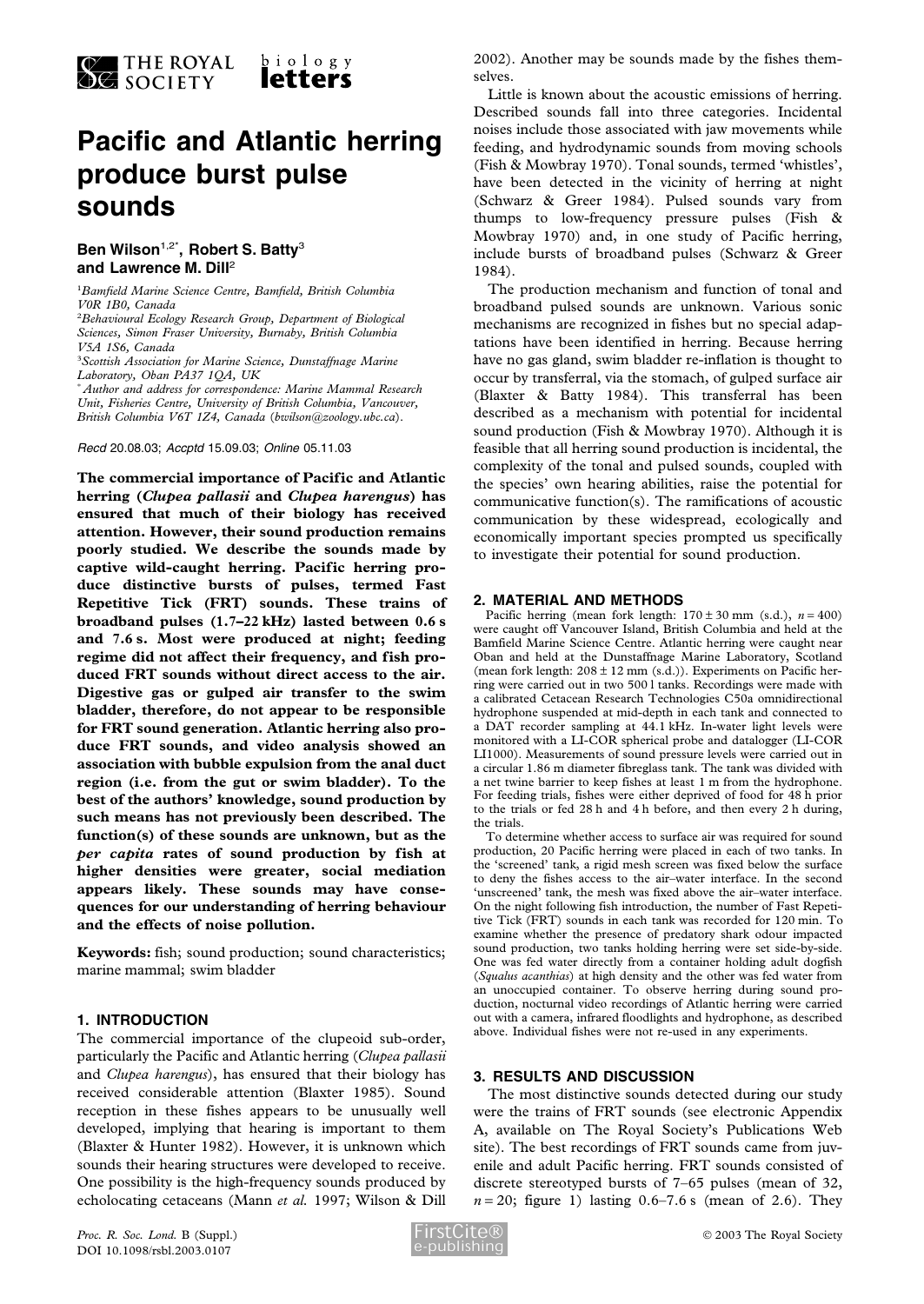

Figure 1. (*a*) Waveform and (*b*) spectrogram of a typical FRT sound. Sampling rate of 44.1 kHz. In (*b*), the fast Fourier transform length is 256, frequency resolution is 86 Hz and time resolution is 11.6 ms.

comprised a single continuous burst train rather than intermittent bursts and, within a train, the time-interval between successive pulses increased in a characteristic fashion. The pulses themselves were broadband with frequencies from 1.7 to at least 22 kHz (this study's frequency ceiling; figure 1). The spectral composition of pulses varied subtly during each FRT sound, notably in the first few pulses (figure 1). The rapid succession of pulses, smooth transition of interpulse intervals and absence of overlapping or out-of-phase pulse trains suggest that each FRT sound was produced by an individual fish. The presence of high-frequency components and absence of low frequencies makes these sounds unusual when compared with other fish sounds (Fish & Mowbray 1970). Precise measurement of the amplitude of the FRT sounds proved problematic, but from a sample of 13, a conservative measurement of sound pressure level of 143 dB re1 $\mu$ Pa @ 1–1.8 m (peak) was recorded.

Herring at sea typically follow a diel behavioural rhythm, forming diurnal deep-water schools and nocturnal loose surface shoals (Blaxter & Parrish 1965). If some component of the process of transferring gulped surface air to the swim bladder generates the FRT sounds (Fish & Mowbray 1970) then we might expect that these sounds would be most prevalent at night. This was found to be the case. Sounds made by eight groups of 20 Pacific herring were sampled over 24 h periods. The diel distribution of FRT sounds differed significantly from random (see figure 2;  $p < 0.001$ ) with most occurring after dark (23.00) to midnight PST). During this experiment, fed and unfed fishes produced similar numbers of FRT sounds (fed: 10; food deprived: 13).

To investigate the transfer of gulped air to swim bladder hypothesis further, we tested whether access to surface air was required for FRT sound production, using the screened and unscreened tanks described above. FRT

sounds were recorded in both tanks (mean screened: 6; unscreened: 9;  $n = 4$  replicate trials). We therefore conclude that access to surface air is not immediately necessary for FRT sound production. For two out of the four trials, monitoring was continued for a second and third night after fish introduction. The number of FRT sounds recorded on these nights in the screened tank was much lower (mean of 0.75), whereas in the unscreened tank they remained as numerous (mean of 9). Thus, although access to the air–water interface is not immediately necessary for FRT sound production, previous air access does appear important.

Atlantic herring also produce FRT sounds. Simultaneous nocturnal acoustic and infrared video recordings of 50 captive juvenile Atlantic herring showed that FRT sounds were temporally associated with the appearance of fine bubble streams from the anus or anal duct of individual fishes (see electronic Appendix A). The fish that produced the bubbles appeared otherwise normal during bubble emission.

It is unlikely that FRT sound generation results from swim bladder inflation with gulped or digestive gases or from buoyancy trimming subsequent to inflation. We reached this conclusion following observations that bubbles were vented from the anal duct simultaneously with the occurrence of FRT sounds and that fish denied access to the surface or deprived of food produced these sounds. Instead, we suggest that FRT sound production is associated with gas expulsion from the swim bladder via the anal duct, a form of sound production not, to our knowledge, previously described in fishes. This notion appears to be supported by the reduction in FRT sounds by fishes that have been denied access to the surface for more than one night. This is because these fishes are likely to have under-inflated swim bladders owing to previous FRT production or diffusion of gas from the swim bladder (Blaxter & Batty 1984). Although herring release gas through the anal duct in response to rapid pressure reductions (Brawn 1962), it is unclear why captive fishes in shallow tanks, other than through habit, should vent gas nocturnally to control their buoyancy. Gas venting and associated sounds might instead have other function(s).

The capacity of herring to respond to various underwater sounds is well documented (Schwarz & Greer 1984; Wilson & Dill 2002). Early studies of clupeoids indicated that their auditory range extended to 1 kHz, but more recent work has shown that they can detect sounds at higher, and in some instances considerably higher, frequencies (Mann *et al.* 2001). It is conceivable, therefore, that they can detect FRT sounds made by conspecifics, creating the potential for intraspecific communication. FRT sounds could function in mate location/choice or as alarm calls, but these possibilities are unlikely since the fishes in this study were not in breeding condition, and FRT sounds were not recorded during disturbance for tank maintenance or upon addition of predatory shark odour. Contact calls are more plausible. It is unknown how herring shoal in darkness, when their schools become scattered and less organized, but visual and olfactory cues are unlikely (Blaxter & Parrish 1965). Acoustic communication could allow fishes to maintain contact. Indeed, when different numbers of Pacific herring (1, 5, 10 and